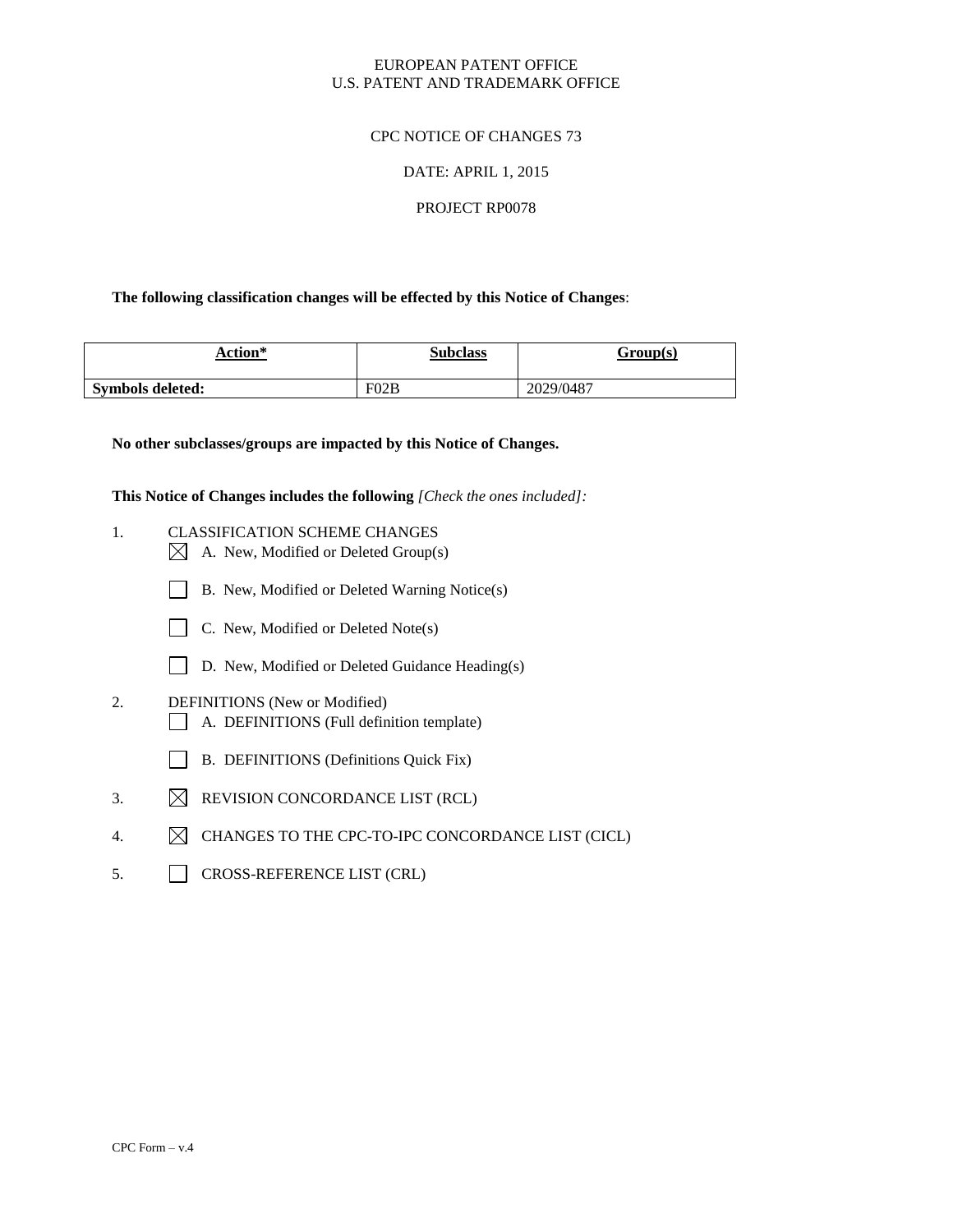### CPC NOTICE OF CHANGES 73

# DATE: APRIL 1, 2015

## PROJECT RP0078

# 1. CLASSIFICATION SCHEME CHANGES

## A. New, Modified or Deleted Group(s)

# **SUBCLASS F02B - INTERNAL-COMBUSTION PISTON ENGINES ; COMBUSTION ENGINES IN GENERAL**

| Type* | <b>Symbol</b> | <b>Indent</b><br><b>Level</b><br><b>Number</b><br>of dots<br>(e.g. 0, 1, | <b>Title</b><br>(new or modified)<br>"CPC only" text should normally be<br>enclosed in {curly brackets}**                | Transferred to"                                                     |
|-------|---------------|--------------------------------------------------------------------------|--------------------------------------------------------------------------------------------------------------------------|---------------------------------------------------------------------|
|       | F02B2029/0487 | $\mathfrak{D}$                                                           | with all or part of the supercharged air by-<br>passing the air cooler as a function of the<br>supercharged air pressure | <administrative to<br="" transfer="">F02B29/04&gt;</administrative> |

\*N = new entries where reclassification into entries is involved; C = entries with modified file scope where reclassification of documents from the entries is involved;  $Q = new$  entries which are firstly populated with documents via administrative transfers from deleted (D) entries. Afterwards, the transferred documents into the Q entry will either stay or be moved to more appropriate entries, as determined by intellectual reclassification; E= existing entries with enlarged file scope, which receive documents from C or D entries, e.g. when a limiting reference is removed from the entry title;  $M =$  entries with no change to the file scope (no reclassification);  $D =$  deleted entries;  $F =$  frozen entries will be deleted once reclassification of documents from the entries is completed;  $U =$  entries that are unchanged.

#### NOTES:

- \*\*No {curly brackets} are used for titles in CPC only subclasses, e.g. C12Y, A23Y; 2000 series symbol titles of groups found at the end of schemes (orthogonal codes); or the Y section titles. The {curly brackets} are used for 2000 series symbol titles found interspersed throughout the main trunk schemes (breakdown codes).
- For U groups, the minimum requirement is to include the U group located immediately prior to the N group or N group array, in order to show the N group hierarchy and improve the readability and understanding of the scheme. Always include the symbol, indent level and title of the U group in the table above.
- All entry types should be included in the scheme changes table above for better understanding of the overall scheme change picture. Symbol, indent level, and title are required for all types except "D" which requires only a symbol.
- #"Transferred to" column must be completed for all C, D, F, and Q type entries. F groups will be deleted once reclassification is completed.
- When multiple symbols are included in the "Transferred to" column, avoid using ranges of symbols in order to be as precise as possible.
- For administrative transfer of documents, the following text should be used: "< administrative transfer to XX>" or "<administrative transfer to XX and YY simultaneously>" when administrative transfer of the same documents is to more than one place.
- Administrative transfer to main trunk groups is assumed to be "invention information", unless otherwise indicated, and to 2000 series groups is assumed to be "additional information".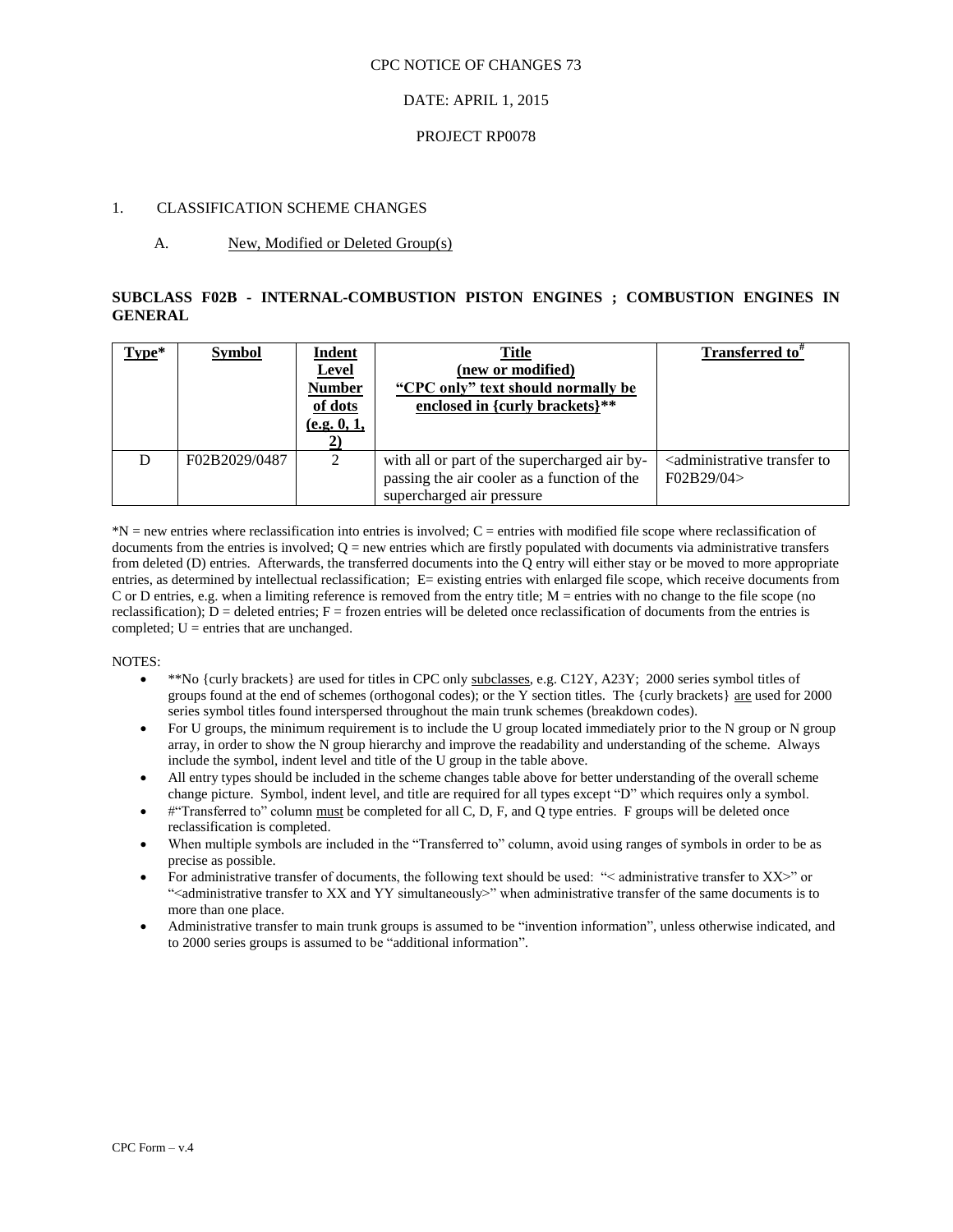## CPC NOTICE OF CHANGES 73

# DATE: APRIL 1, 2015

## PROJECT RP0078

# 3. REVISION CONCORDANCE LIST (RCL)

| Type* | <b>From CPC Symbol (existing)</b> | To CPC Symbol(s)                                                |
|-------|-----------------------------------|-----------------------------------------------------------------|
|       | F02B2029/0487                     | <administrative to<br="" transfer="">F02B29/04</administrative> |

 $*C$  = entries with modified file scope where reclassification of documents from the entries is involved;  $Q$  = new entries which are firstly populated with documents via administrative transfers from deleted (D) entries. Afterwards, the transferred documents into the Q entry will either stay or be moved to more appropriate entries, as determined by intellectual reclassification;  $D =$ deleted entries.

NOTES:

- $\bullet$  Only C, D, and Q type entries are included in the table above.
- When multiple symbols are included in the "To" column, avoid using ranges of symbols in order to be as precise as possible.
- For administrative transfer of documents, the following text should be used: "< administrative transfer to XX>" or ">
"<administrative transfer to XX and YY simultaneously>" when administrative transfer of the same documents is to more than one place.
- Administrative transfer to main trunk groups is assumed to be "invention information", unless otherwise indicated, and to 2000 series groups is assumed to be "additional information".